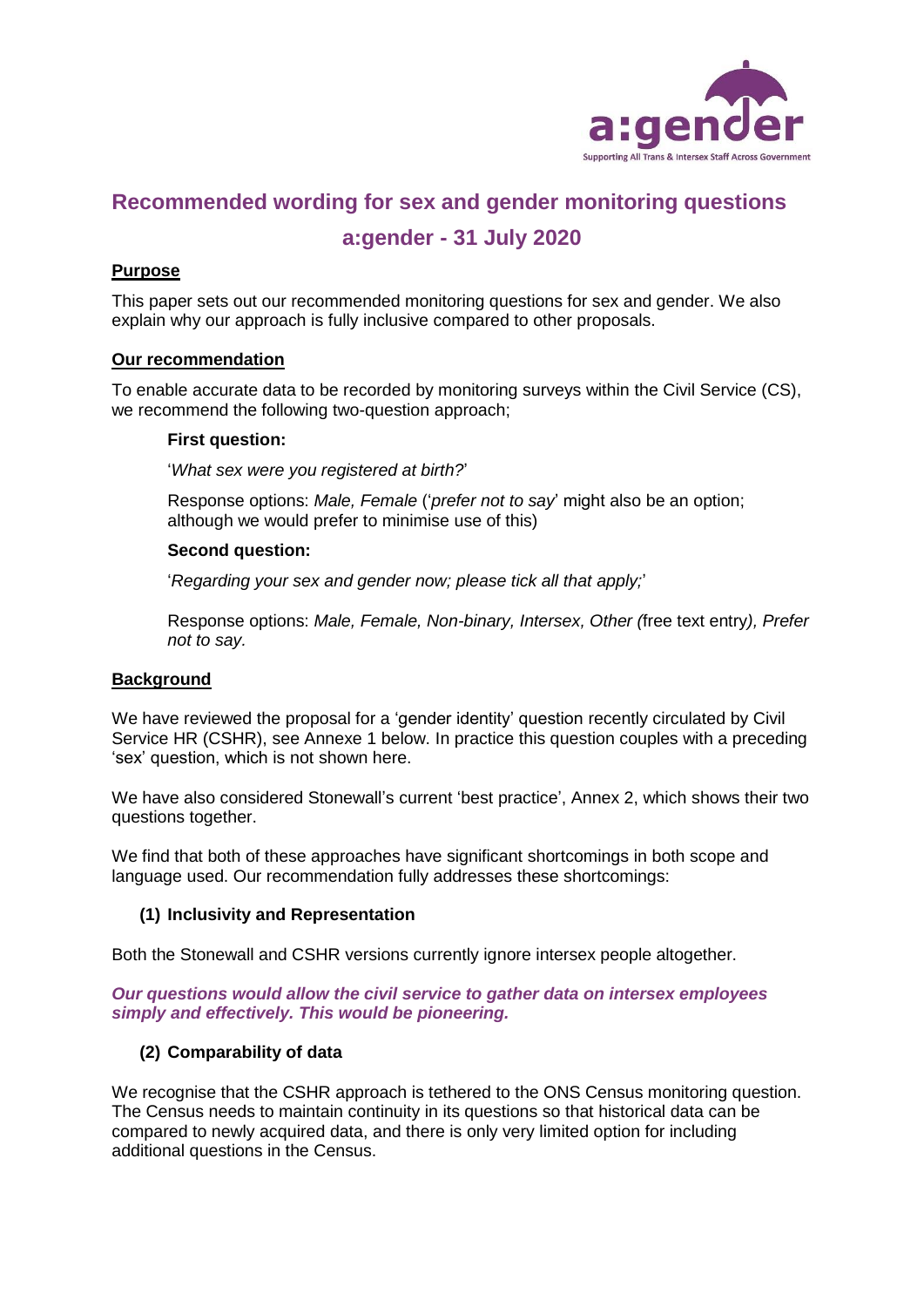

## *Our questions enable continuity in comparison of historical data, adding only one additional question (the same as the ONS proposal for the Census).*

## **(3) Accuracy**

The Census is intended to be completed by the 'head of the household', and as such is widely acknowledged as unlikely to yield accurate data on either sexual orientation or gender. Using a sex and gender question which has been developed under such constraints is unsatisfactory, particularly in the context of proposing survey questions for an individual to complete in confidence.

*Our questions facilitate greater accuracy in the context of confidential completion by individual employees.*

#### **(4) Language**

The use of phrasing that consistently couples the words 'gender' and 'identity' ('gender identity', 'the gender you identify with' and 'how do you identify your gender') in the questions suggested by both CSHR and Stonewall can have a negative impact for transgender and non-binary people;

- In everyday discussion hardly anyone ever talks about identifying with their gender. In day-to-day language most people simply state their gender, as in 'I'm a woman', rarely, 'I identify as a woman'. To use the latter can imply, incorrectly, that gender is a choice, and this is the root of abusive ridicule such as 'I identify as a stick of celery' as seen on high profile social media accounts.
- 'How do you identify' is never used in questions about any of the other protected characteristics such as age or ethnicity, i.e. 'what age do you identify as?' or 'what ethnicity do you identify as?'. Moreover, when discussing topics of gender equality, such as the gender pay gap, this is always simply stated as matters of gender, not gender identity.

To use 'identify' solely in relation to the gender of trans or intersex people therefore promotes unconscious bias.

#### *Our questions help to reduce the unconscious bias caused by the words 'identity' and 'identify' and introduce parity of language with questions on other protected characteristics.*

The recommendation to include a definition of transgender to accompany the question (as in the Stonewall version) can also cause unconscious bias. No other protected characteristic is over-explained in such a way on monitoring forms. We know that 'message fatigue' is a cause resentment and we also know that trans people will be more than aware of what it is to be trans, so for them a definition is unnecessary.

#### *Our questions remove the word 'trans' which eliminates the need for a definition. This reduces 'message fatigue' and subsequent resentment and unconscious bias.*